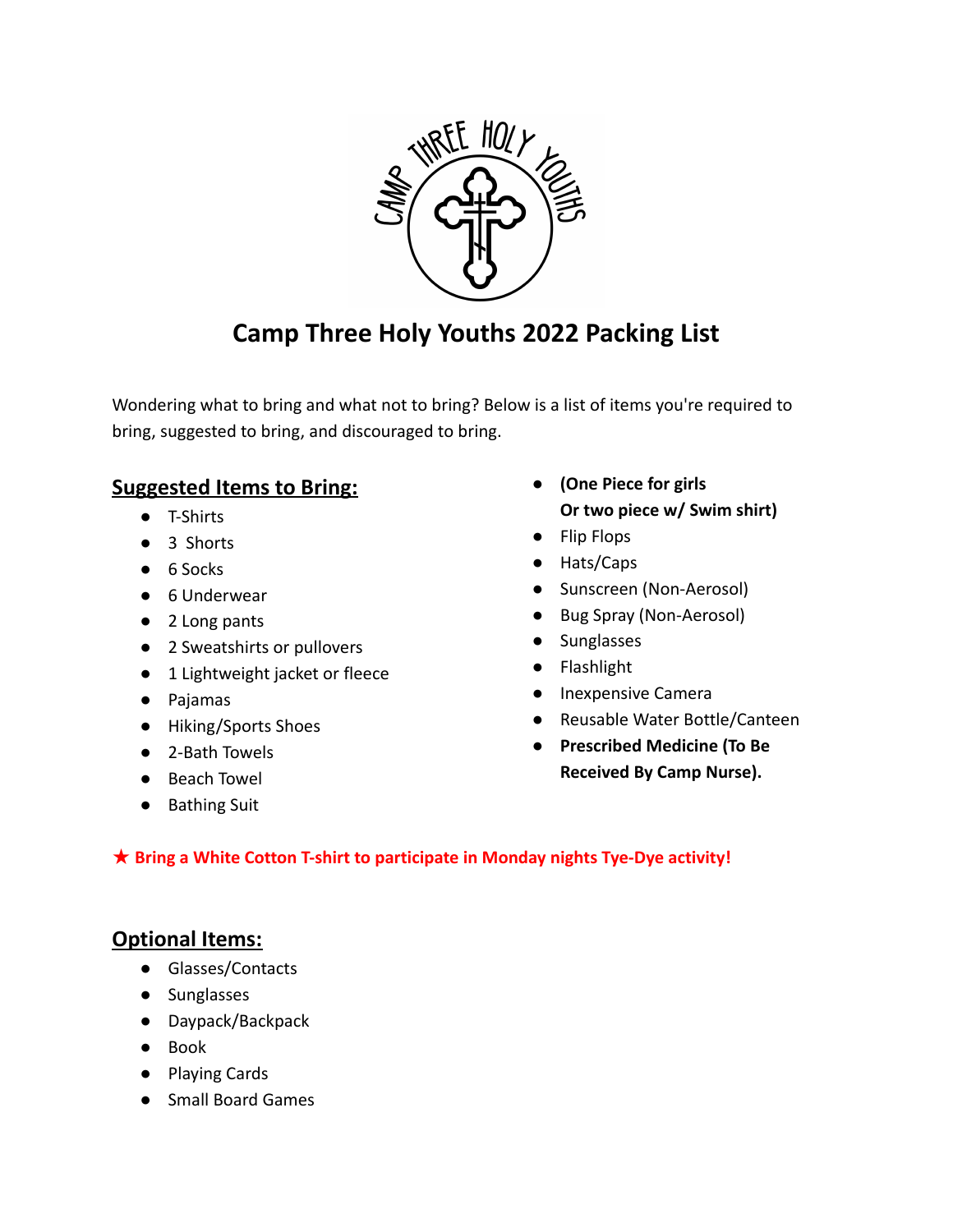- Battery-powered Fan
- Lip Balm/Chapstick

#### **DO NOT BRING:**

- Cell Phones
- Electronics (Ipads, Video Games, etc. )
- Weapons
- Pocket Knives
- Alcohol
- Ripped Jeans
- Over the counter medications

### **Dress Clothes for Church, Divine Liturgy & Camp Photos**

- Dress clothing for church (i.e. knee length skirts, dresses, dress pants/slacks, collared shirts short or long sleeves, blouses. **No ripped jeans**, flip flops or hats, please.)
- Dress Shoes (campers will be required to change from open toed shoes to close toed shoes during church services. Please have them dress appropriately).

#### ★ **Thursday's schedule consists of Divine Liturgy followed by Camp Photos. Please have your campers dress appropriately.**

#### **Cabin & Toiletries**

- Bedding (Bed Sheets, Cover, Pillow). Bedding WILL NOT Be Provided.
- Sleeping Bag (optional).
- Toothbrush and Toothpaste.
- Hair and Body Wash.
- Bath Towels (One for showers, one for the pool).
- Deodorant

#### **Special Events**

- Week Long **Color** Wars Challenge- **Bring a White T-Shirt to Tye-Dye!!!**
- **ANNUAL CARNIVAL** Night, bring your wackiest outfits!
- Pool Party! Bring your pool gear!
- Movie Night/ Stargazing Night. Bring your warm and comfy clothes!
- **Fiesta** Hafli (Arabic & Latin Dance Party). **Bring your sombreros!**